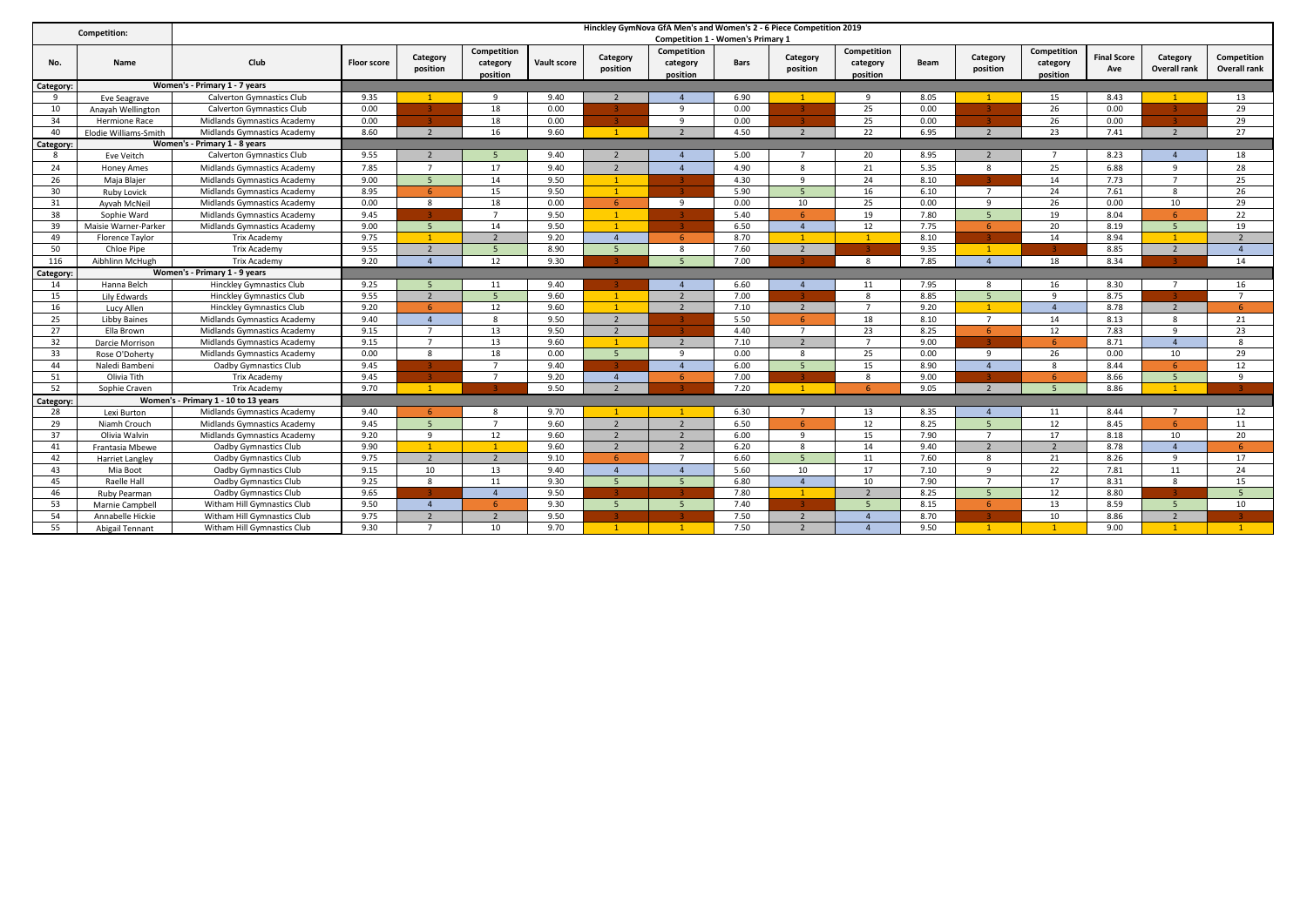|           | <b>Competition:</b>  |                                      |                    |                      |                                     |             |                      |                                     |        |                      | Hinckley GymNova GfA Men's and Women's 2 - 6 Piece Competition 2019 | <b>Competition 2 - Boys</b> |                      |                                     |        |                      |                                     |                 |                      |                                     |                             |                          |                             |
|-----------|----------------------|--------------------------------------|--------------------|----------------------|-------------------------------------|-------------|----------------------|-------------------------------------|--------|----------------------|---------------------------------------------------------------------|-----------------------------|----------------------|-------------------------------------|--------|----------------------|-------------------------------------|-----------------|----------------------|-------------------------------------|-----------------------------|--------------------------|-----------------------------|
|           | Name                 | Club                                 | <b>Floor score</b> | Category<br>position | Competition<br>category<br>position | Vault score | Category<br>position | Competition<br>category<br>position | Pommel | Category<br>position | Competition<br>category<br>position                                 | <b>Rings</b>                | Category<br>position | Competition<br>category<br>position | P Bars | Category<br>position | Competition<br>category<br>position | <b>High Bar</b> | Category<br>position | Competition<br>category<br>position | <b>Final Score</b><br>(Ave) | Category<br>Overall rank | Competition<br>Overall rank |
| Category: |                      | Men's - Under 8's - 5 to 6 years     |                    |                      |                                     |             |                      |                                     |        |                      |                                                                     |                             |                      |                                     |        |                      |                                     |                 |                      |                                     |                             |                          |                             |
|           | <b>Tobias Morgan</b> | All Stars Gymnastics Club            | 8.60               |                      |                                     | 19.30       |                      |                                     | 0.00   |                      |                                                                     | 0.00                        |                      |                                     | 0.00   |                      |                                     | 0.00            |                      |                                     | 13.95                       |                          | 16                          |
|           | Kai iones            | All Stars Gymnastics Club            | 9.00               |                      |                                     | 19.30       |                      |                                     | 0.00   |                      |                                                                     | 0.00                        |                      |                                     | 0.00   |                      | $\alpha$                            | 0.00            |                      |                                     | 14.15                       |                          | 13                          |
|           | <b>Riley Downes</b>  | All Stars Gymnastics Club            | 9.10               |                      |                                     | 19.30       |                      |                                     | 0.00   |                      |                                                                     | 0.00                        |                      |                                     | 0.00   |                      |                                     | 17.30           |                      |                                     | 15.23                       |                          |                             |
|           | Oscar Duggan         | <b>Calverton Gymnastics Club</b>     | 9.15               |                      |                                     | 19.10       |                      |                                     | 0.00   |                      |                                                                     | 0.00                        |                      |                                     | 15.50  |                      |                                     | 0.00            |                      |                                     | 14.58                       |                          | 10                          |
| 47        | Lucas Bishop         | Temple-Newsam Halton Gymnastics Club | 9.25               |                      |                                     | 19.30       |                      |                                     | 0.00   |                      |                                                                     | 16.30                       |                      |                                     | 17.75  |                      |                                     | 17.00           |                      |                                     | 15.92                       |                          |                             |
| Category: |                      | Men's - Under 8's - 7 to 8 years     |                    |                      |                                     |             |                      |                                     |        |                      |                                                                     |                             |                      |                                     |        |                      |                                     |                 |                      |                                     |                             |                          |                             |
|           | Jacob Roberts        | All Stars Gymnastics Club            | 8.95               |                      |                                     | 19.30       |                      |                                     | 0.00   |                      |                                                                     | 0.00                        |                      |                                     | 0.00   |                      |                                     | 16.70           |                      |                                     | 14.98                       |                          |                             |
|           | Cameron Sealev       | All Stars Gymnastics Club            | 8.50               |                      | 10                                  | 19.70       |                      |                                     | 0.00   |                      |                                                                     | 0.00                        |                      |                                     | 0.00   |                      | $\alpha$                            | 17.80           |                      |                                     | 15.33                       |                          |                             |
| 12        | George Cooper        | <b>Calverton Gymnastics Club</b>     | 8.50               |                      | 10 <sup>1</sup>                     | 18.60       |                      |                                     | 0.00   |                      |                                                                     | 0.00                        |                      |                                     | 13.40  |                      |                                     | 0.00            |                      |                                     | 13.50                       |                          | 18                          |
|           | Freddie Chellumbrun  | <b>Calverton Gymnastics Club</b>     | 8.10               |                      | 14                                  | 18.20       |                      | 10                                  | 0.00   |                      |                                                                     | 0.00                        |                      |                                     | 16.00  |                      |                                     | 0.00            |                      |                                     | 14.10                       |                          | 14                          |
| Category: |                      | Men's - Over 8's - 8 to 9 years      |                    |                      |                                     |             |                      |                                     |        |                      |                                                                     |                             |                      |                                     |        |                      |                                     |                 |                      |                                     |                             |                          |                             |
|           | Rohan Sharma         | All Stars Gymnastics Club            | 8.70               |                      |                                     | 19.70       |                      |                                     | 0.00   |                      |                                                                     | 0.00                        |                      |                                     | 0.00   |                      |                                     | 17.20           |                      |                                     | 15.20                       |                          |                             |
|           | Liam Clarke          | All Stars Gymnastics Club            | 8.80               |                      |                                     | 19.60       |                      |                                     | 0.00   |                      |                                                                     | 0.00                        |                      |                                     | 0.00   |                      |                                     | 15.50           |                      |                                     | 14.63                       |                          |                             |
| 18        | Matthew Johnson      | <b>Hinckley Gymnastics Club</b>      | 7.20               |                      | 17                                  | 19.50       |                      |                                     | 0.00   |                      |                                                                     | 0.00                        |                      |                                     | 16.05  |                      |                                     | 0.00            |                      |                                     | 14.25                       |                          | 12                          |
| 20        | Jaces Hawes          | <b>Hinckley Gymnastics Club</b>      | 8.25               |                      | 12                                  | 19.70       |                      |                                     | 0.00   |                      |                                                                     | 16.60                       |                      |                                     | 16.75  |                      |                                     | 0.00            |                      |                                     | 15.33                       |                          |                             |
| 22        | Tyler Induli         | Midlands Gymnastics Academy          | 7.40               |                      | 16                                  | 19.60       |                      |                                     | 0.00   |                      |                                                                     | 0.00                        |                      |                                     | 0.00   |                      |                                     | 0.00            |                      |                                     | 13.50                       |                          | 18                          |
| 23        | Thomas Quinn         | Midlands Gymnastics Academy          | 8.00               |                      | 15.                                 | 19.50       |                      |                                     | 0.00   |                      |                                                                     | 0.00                        |                      |                                     | 0.00   |                      |                                     | 0.00            |                      |                                     | 13.75                       |                          | 17                          |
| Category: |                      | Men's - Over 8's - 10 to 12 years    |                    |                      |                                     |             |                      |                                     |        |                      |                                                                     |                             |                      |                                     |        |                      |                                     |                 |                      |                                     |                             |                          |                             |
| 17        | Sean Brown           | <b>Hinckley Gymnastics Club</b>      | 8.15               |                      |                                     | 20.00       |                      |                                     | 0.00   |                      |                                                                     | 0.00                        |                      |                                     | 0.00   |                      |                                     | 0.00            |                      |                                     | 14.08                       |                          | 15                          |
| 19        | Alfie Webb-Hirst     | <b>Hinckley Gymnastics Club</b>      | 8.30               |                      | 11                                  | 20.20       |                      |                                     | 0.00   |                      |                                                                     | 17.05                       |                      |                                     | 16.80  |                      |                                     | 0.00            |                      |                                     | 15.59                       |                          |                             |
|           | Jacoub Hilton        | Midlands Gymnastics Academy          | 8.90               |                      |                                     | 19.70       |                      |                                     | 0.00   |                      |                                                                     | 0.00                        |                      |                                     | 0.00   |                      |                                     | 0.00            |                      |                                     | 14.30                       |                          | 11                          |
| 48        | Charlie Jackson      | Temple-Newsam Halton Gymnastics Club | 8.95               |                      |                                     | 19.40       |                      |                                     | 0.00   |                      |                                                                     | 17.05                       |                      |                                     | 17.05  |                      |                                     | 16.50           |                      |                                     | 15.79                       |                          |                             |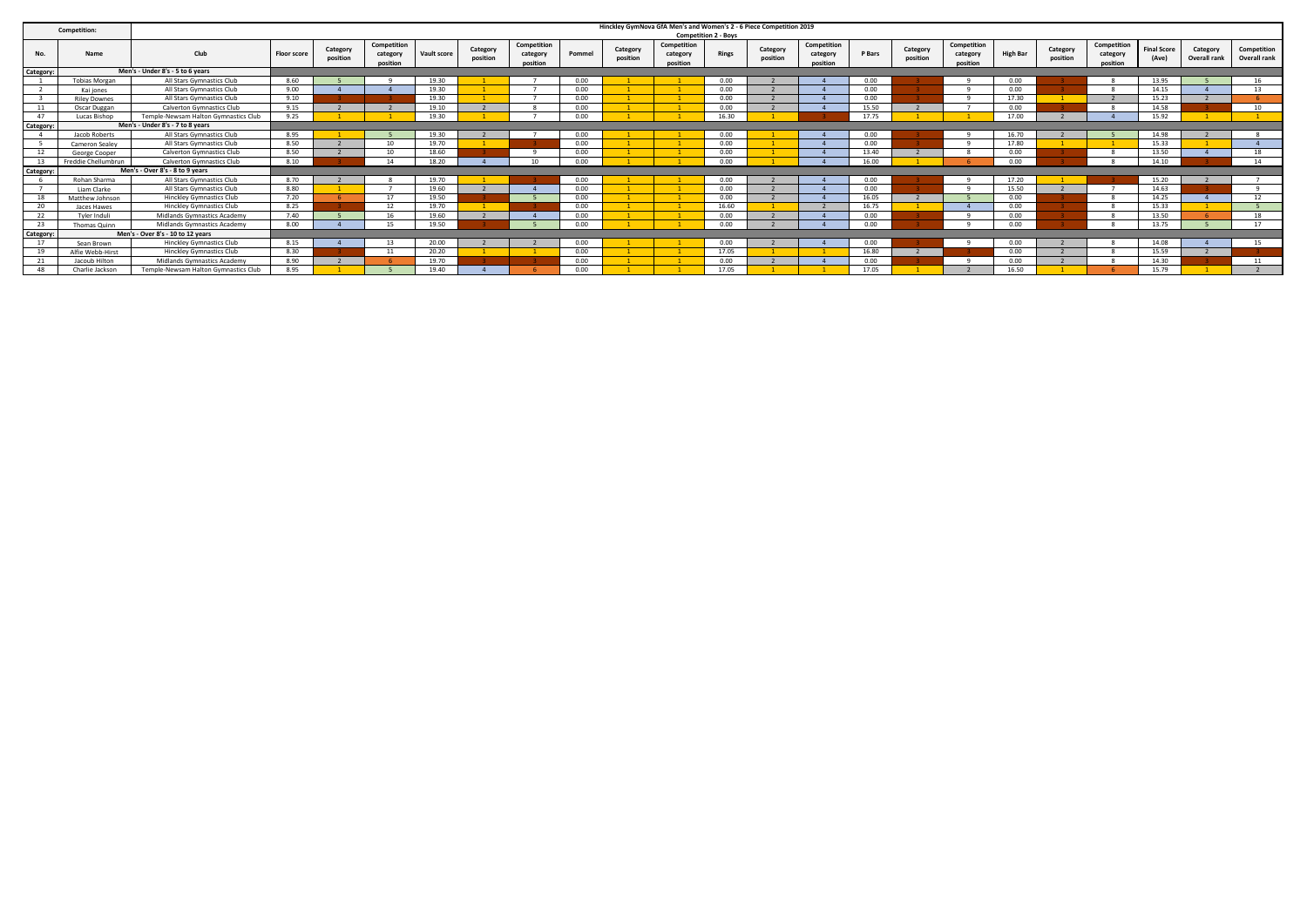| Competition: |                                       |                                                                |                    |                               |                                     |              |                                  | Hinckley GymNova GfA Men's and Women's 2 - 6 Piece Competition 2019             |              |                      |                                     |              |                                  |                                     |                           |                                  |                                    |
|--------------|---------------------------------------|----------------------------------------------------------------|--------------------|-------------------------------|-------------------------------------|--------------|----------------------------------|---------------------------------------------------------------------------------|--------------|----------------------|-------------------------------------|--------------|----------------------------------|-------------------------------------|---------------------------|----------------------------------|------------------------------------|
| No.          | Name                                  | Club                                                           | <b>Floor score</b> | Category<br>position          | Competition<br>category<br>position | Vault score  | Category<br>position             | <b>Competition 2 - Women's Primary 2</b><br>Competition<br>category<br>position | Bars         | Category<br>position | Competition<br>category<br>position | Beam         | Category<br>position             | Competition<br>category<br>position | <b>Final Score</b><br>Ave | Category<br><b>Overall rank</b>  | Competition<br><b>Overall rank</b> |
| Category:    |                                       | Women's - Primary 2 - 6 to 7 years                             |                    |                               |                                     |              |                                  |                                                                                 |              |                      |                                     |              |                                  |                                     |                           |                                  |                                    |
| 77           | <b>Amber Davies</b>                   | Midlands Gymnastics Academy                                    | 8.00               | $\overline{4}$                | 12                                  | 9.00         | $\overline{4}$                   | -9                                                                              | 4.80         | q                    | 25                                  | 6.95         |                                  | 32                                  | 7.19                      | 8                                | 48                                 |
| 78           | Molly Upton                           | Midlands Gymnastics Academy                                    | 7.70               | $\overline{7}$                | 15                                  | 8.90         | 5                                | 10                                                                              | 6.00         | $\overline{5}$       | 15                                  | 7.40         | $\overline{5}$                   | 25                                  | 7.50                      | 6.                               | 41                                 |
| 79           | <b>Molly Bottrill</b>                 | Midlands Gymnastics Academy                                    | 8.50               |                               |                                     | 9.10         |                                  | 8                                                                               | 5.90         | -6                   | 16                                  | 7.70         |                                  | 20                                  | 7.80                      | $\overline{2}$                   | 30                                 |
| 80           | Isla Boulton                          | Midlands Gymnastics Academy                                    | 8.30<br>7.70       | $\overline{\phantom{a}}$      | 9                                   | 8.90<br>8.70 | 5 <sup>5</sup>                   | 10                                                                              | 6.40         |                      | 12<br>27                            | 6.65         | 8                                | 35                                  | 7.56                      | $\overline{5}$<br>8              | 37<br>48                           |
| 81<br>82     | Jasmine Clough<br>Emily Gobikishna    | Midlands Gymnastics Academy<br>Midlands Gymnastics Academy     | 7.90               | 5                             | 15<br>13                            | 9.10         | 6                                | 11<br>8                                                                         | 4.50<br>6.30 | 10<br>$\overline{4}$ | 13                                  | 7.85<br>6.65 | $\overline{2}$<br>8              | 18<br>35                            | 7.19<br>7.49              | $\overline{7}$                   | 42                                 |
| 83           | Chloe Hurst                           | Midlands Gymnastics Academy                                    | 0.00               | 8                             | 17                                  | 0.00         | $\overline{7}$                   | 12                                                                              | 0.00         | 11                   | 31                                  | 0.00         | 10                               | 39                                  | 0.00                      | 9                                | 51                                 |
| 84           | Lacey Soydan                          | Midlands Gymnastics Academy                                    | 7.80               | 6                             | 14                                  | 9.40         |                                  | 5                                                                               | 5.70         | $7\overline{ }$      | 18                                  | 7.60         | $\overline{4}$                   | 21                                  | 7.63                      | $\overline{4}$                   | 34                                 |
| 85           | Ffion West                            | Midlands Gymnastics Academy                                    | 8.20               |                               | 10                                  | 9.20         | 2                                | $\overline{7}$                                                                  | 7.20         |                      |                                     | 6.60         | 9                                | 36                                  | 7.80                      | 2                                | 30                                 |
| 107          | Sophie Bates                          | Oadby Gymnastics Club                                          | 8.00               | $\overline{4}$                | 12                                  | 9.10         |                                  | 8                                                                               | 5.40         | 8                    | 20                                  | 8.40         | $\mathbf{1}$                     | 11                                  | 7.73                      |                                  | 32                                 |
| 119          | Alice McMaster                        | Witham Hill Gymnastics Club                                    | 8.50               |                               |                                     | 9.20         | $\overline{2}$                   |                                                                                 | 6.60         | 2                    | 10                                  | 7.30         |                                  | 26                                  | 7.90                      |                                  | 24                                 |
| ategory      |                                       | Women's - Primary 2 - 8 years - 2010 born                      |                    |                               |                                     |              |                                  |                                                                                 |              |                      |                                     | 7.20         |                                  |                                     |                           |                                  |                                    |
| 86<br>108    | Isabella Campbell<br>Ellie-Mai Jobes  | Midlands Gymnastics Academy<br>Oadby Gymnastics Club           | 8.10<br>0.00       | 8                             | 11<br>17                            | 9.20<br>0.00 | $\overline{4}$<br>$\overline{7}$ | 12                                                                              | 5.20<br>0.00 | $\overline{4}$<br>9  | 22<br>31                            | 0.00         | 8<br>11                          | 27<br>39                            | 7.43<br>0.00              | 11                               | 43<br>51                           |
| 58           | Emily -Venable Jinks                  | <b>Hinckley Gymnastics Club</b>                                | 9.00               |                               | $\overline{2}$                      | 9.50         |                                  | $\overline{4}$                                                                  | 4.60         | $5^{\circ}$          | 26                                  | 4.60         | 10                               | 38                                  | 6.93                      | 10                               | 50                                 |
| 87           | Olivia Sketchley                      | Midlands Gymnastics Academy                                    | 8.50               | $\overline{4}$                | $\overline{7}$                      | 9.10         | 5                                | 8                                                                               | 5.50         |                      | 19                                  | 8.05         |                                  | 16                                  | 7.79                      | 5 <sup>5</sup>                   | 31                                 |
| 59           | Summer Shephard                       | <b>Hinckley Gymnastics Club</b>                                | 9.00               |                               | $\overline{2}$                      | 9.60         | $\overline{2}$                   |                                                                                 | 4.00         | $\overline{7}$       | 29                                  | 7.55         | 6                                | 22                                  | 7.54                      | 6                                | 39                                 |
| 60           | Ashley Zaranyka                       | <b>Hinckley Gymnastics Club</b>                                | 8.00               | $\overline{7}$                | 12                                  | 9.60         | $\overline{2}$                   |                                                                                 | 3.10         | -8                   | 30                                  | 7.70         | 5                                | 20                                  | 7.10                      | 9                                | 49                                 |
| 88           | Erin Moynihan                         | Midlands Gymnastics Academy                                    | 8.40               | 5                             | 8                                   | 9.50         |                                  | $\overline{4}$                                                                  | 4.20         | 6.                   | 28                                  | 7.00         | 9                                | 31                                  | 7.28                      | 8                                | 46                                 |
| 120          | Poppy Jenkins                         | Witham Hill Gymnastics Club                                    | 9.00               | $\mathbf{1}$                  | $\overline{2}$                      | 9.50         |                                  | $\overline{4}$                                                                  | 5.50         |                      | 19                                  | 7.45         | 7                                | 24                                  | 7.86                      | $\overline{4}$                   | 26                                 |
| 112<br>89    | Georgie Tempest                       | Trix Academy<br>Midlands Gymnastics Academy                    | 8.90<br>8.40       | $\overline{2}$<br>- 5         | 8                                   | 9.50<br>9.00 |                                  | $\overline{4}$<br>9                                                             | 5.50<br>6.80 |                      | 19<br>8                             | 8.15<br>8.00 | $\overline{2}$<br>$\overline{4}$ | 15<br>17                            | 8.01<br>8.05              |                                  | 19<br>16                           |
| 121          | Sophie McCreath<br>Jessica Allen      | Witham Hill Gymnastics Club                                    | 8.70               |                               |                                     | 9.70         | -6                               | $\overline{2}$                                                                  | 7.30         | $\overline{2}$       | $\overline{4}$                      | 8.55         |                                  | q                                   | 8.56                      | $\overline{2}$                   | $\overline{4}$                     |
| Category     |                                       | Women's - Primary 2 - 8 years - 2011 born                      |                    |                               |                                     |              |                                  |                                                                                 |              |                      |                                     |              |                                  |                                     |                           |                                  |                                    |
| 113          | Kyla Gordon                           | Trix Academy                                                   | 9.00               |                               | $\overline{2}$                      | 9.50         |                                  | $\overline{4}$                                                                  | 6.40         | -6                   | 12                                  | 8.85         |                                  | $\overline{4}$                      | 8.44                      |                                  | $\overline{7}$                     |
| 114          | Chloe Christie                        | Trix Academy                                                   | 8.80               |                               | $\overline{4}$                      | 9.40         | $\overline{4}$                   | 5                                                                               | 7.40         | -1                   |                                     | 8.25         |                                  | 13                                  | 8.46                      | 2                                | -6                                 |
| 115          | Eleanor Olsen                         | <b>Trix Academy</b>                                            | 9.00               |                               | $\overline{2}$                      | 9.30         | 5                                | -6                                                                              | 6.90         |                      | $\overline{7}$                      | 8.80         | $\overline{2}$                   |                                     | 8.50                      | $\mathbf{1}$                     | 5                                  |
| 35           | <b>Isabelle Robinson</b>              | Midlands Gymnastics Academy                                    | 7.90               | - 5                           | 13                                  | 9.60         | $\overline{2}$                   |                                                                                 | 6.00         | 7                    | 15                                  | 7.85         | - 5                              | 18                                  | 7.84                      | 6                                | 27                                 |
| 90           | Isla Lewin                            | Midlands Gymnastics Academy                                    | 7.80               | 6                             | 14                                  | 9.00         | $\overline{7}$                   | 9                                                                               | 6.50         | -5                   | 11                                  | 7.30         | $\overline{7}$                   | 26                                  | 7.65                      | 8                                | 33                                 |
| 122<br>91    | Molly Clifford                        | Witham Hill Gymnastics Club                                    | 8.90<br>7.90       | $\overline{2}$<br>5           | 13                                  | 9.60<br>9.20 | $\overline{2}$<br>6              | $\overline{7}$                                                                  | 6.50<br>7.00 | -5<br>$\overline{2}$ | 11<br><b>6</b>                      | 7.50<br>7.10 | 8                                | 23<br>29                            | 8.13<br>7.80              | $\overline{4}$<br>$\overline{7}$ | 14<br>30                           |
| 36           | Georgie Duggan<br><b>Tahlia Smith</b> | Midlands Gymnastics Academy<br>Midlands Gymnastics Academy     | 8.00               | $\overline{4}$                | 12                                  | 9.80         | -1                               |                                                                                 | 6.60         | $\overline{4}$       | 10                                  | 8.05         | $\overline{4}$                   | 16                                  | 8.11                      | 5                                | 15                                 |
| 92           | Isla Page                             | Midlands Gymnastics Academy                                    | 7.60               | $\overline{7}$                | 16                                  | 9.20         | -6                               |                                                                                 | 5.70         | 8                    | 18                                  | 6.50         | 9                                | 37                                  | 7.25                      | 9                                | 47                                 |
| ategory:     |                                       | Women's - Primary 2 - 9 years - Sept 09 to March 10 born       |                    |                               |                                     |              |                                  |                                                                                 |              |                      |                                     |              |                                  |                                     |                           |                                  |                                    |
| 61           | Luan Power                            | <b>Hinckley Gymnastics Club</b>                                | 8.40               | $\Delta$                      | -8                                  | 9.50         |                                  | $\mathbf{A}$                                                                    | 5.00         | $\overline{7}$       | 24                                  | 7.30         |                                  | 26                                  | 7.55                      |                                  | 38                                 |
| 117          | Carys Tamilarasan                     | <b>Trix Academy</b>                                            | 9.00               | $\overline{2}$                | $\overline{2}$                      | 9.30         | 5 <sup>5</sup>                   | - 6                                                                             | 7.30         | $\overline{1}$       | $\overline{4}$                      | 8.65         |                                  | 7                                   | 8.56                      |                                  | $\overline{4}$                     |
| 93           | Ella Crowther                         | Midlands Gymnastics Academy                                    | 8.10               | $\overline{5}$                | $11\,$                              | 9.00         | -6                               | 9                                                                               | 5.50         | -6                   | 19                                  | 7.45         | $\overline{5}$                   | 24                                  | 7.51                      | 9                                | 40                                 |
| 94           | Mia Bottrill                          | Midlands Gymnastics Academy                                    | 8.60               | 8                             |                                     | 9.40         | $\overline{4}$<br>$\overline{7}$ |                                                                                 | 5.00         | 7                    | 24                                  | 7.40         | 8                                | 25                                  | 7.60                      | 5<br>8                           | 35                                 |
| 95<br>96     | Lucy Francis<br>Aaliya Johnson        | Midlands Gymnastics Academy<br>Midlands Gymnastics Academy     | 7.70<br>7.80       |                               | 15<br>14                            | 8.90<br>9.70 | $\overline{2}$                   | 10<br>$\overline{2}$                                                            | 6.50<br>6.00 | $\overline{4}$       | 11<br>15                            | 7.05<br>7.80 |                                  | 30<br>19                            | 7.54<br>7.83              | $\overline{4}$                   | 39<br>28                           |
| 62           | <b>Eira Davies</b>                    | <b>Hinckley Gymnastics Club</b>                                | 9.30               |                               | $\overline{1}$                      | 9.80         |                                  |                                                                                 | 6.00         | $\overline{4}$       | 15                                  | 8.45         | $\overline{2}$                   | 10                                  | 8.39                      | $\overline{2}$                   | 9                                  |
| 97           | <b>Lilly Barnett</b>                  | Midlands Gymnastics Academy                                    | 7.80               | $\overline{7}$                | 14                                  | 9.40         | $\overline{4}$                   |                                                                                 | 6.90         |                      |                                     | 7.80         |                                  | 19                                  | 7.98                      |                                  | 20                                 |
| 98           | Lily Riley                            | Midlands Gymnastics Academy                                    | 8.00               |                               | 12                                  | 9.00         | 6                                | -9                                                                              | 5.80         |                      | 17                                  | 7.55         | $\overline{4}$                   | 22                                  | 7.59                      | $\overline{a}$                   | 36                                 |
| ategory:     |                                       | Women's - Primary 2 - 9 years - April 10 to Sept 10 born       |                    |                               |                                     |              |                                  |                                                                                 |              |                      |                                     |              |                                  |                                     |                           |                                  |                                    |
| 99           | <b>Florence Fussey</b>                | Midlands Gymnastics Academy                                    | 7.70               | 8                             | 15                                  | 8.90         | $\overline{7}$                   | 10                                                                              | 6.00         | 5                    | 15                                  | 6.70         | 8                                | 34                                  | 7.33                      | 9                                | 45                                 |
| 100          | Sophie Collett                        | Midlands Gymnastics Academy                                    | 7.90               |                               | 13                                  | 9.30         | $\overline{4}$                   | 6                                                                               | 6.90         |                      | $\overline{7}$                      | 7.15         | 5                                | 28                                  | 7.81                      | -6                               | 29                                 |
| 101<br>102   | <b>Elise Bower</b><br>Natasha Gummow  | Midlands Gymnastics Academy<br>Midlands Gymnastics Academy     | 8.30<br>8.80       | 5                             | 9<br>$\overline{4}$                 | 9.00<br>9.20 | 6<br>5 <sup>5</sup>              | 9<br>$\overline{7}$                                                             | 5.00<br>6.90 | $\overline{7}$       | 24<br>$\overline{7}$                | 7.05<br>7.70 | 6<br>$\overline{4}$              | 30<br>20                            | 7.34<br>8.15              | 8<br>$\overline{4}$              | 44<br>13                           |
| 103          | Evie Upton                            | Midlands Gymnastics Academy                                    | 8.20               | -6                            | 10                                  | 9.40         |                                  | 5                                                                               | 5.70         | 6                    | 18                                  | 6.85         | $\overline{7}$                   | 33                                  | 7.54                      | $\overline{7}$                   | 39                                 |
| 109          | Irene Panza                           | Oadby Gymnastics Club                                          | 8.30               | 5                             | 9                                   | 9.40         |                                  | 5                                                                               | 5.70         |                      | 18                                  | 9.05         |                                  |                                     | 8.11                      | 5                                | 15                                 |
| 110          | Elysia Hajat                          | Oadby Gymnastics Club                                          | 0.00               | 9                             | 17                                  | 0.00         | 8                                | 12                                                                              | 0.00         | 8                    | 31                                  | 0.00         | 9                                | 39                                  | 0.00                      | 10                               | 51                                 |
| 118          | Katie Wood                            | <b>Trix Academy</b>                                            | 8.90               | $\overline{2}$                |                                     | 9.80         |                                  |                                                                                 | 6.80         | $\overline{4}$       | 8                                   | 8.80         | $\overline{2}$                   | 5 <sub>1</sub>                      | 8.58                      |                                  |                                    |
| 123          | Ava Smith                             | Witham Hill Gymnastics Club                                    | 8.70               | $\overline{4}$                | -5                                  | 9.50         | 2                                | $\overline{4}$                                                                  | 8.00         | $\overline{1}$       | $\mathbf{1}$                        | 8.45         |                                  | 10                                  | 8.66                      | 2                                | $\overline{2}$                     |
| 124          | Rebecca Robinson                      | Witham Hill Gymnastics Club                                    | 9.00               |                               | $\overline{2}$                      | 9.40         |                                  | 5                                                                               | 7.60         | $\overline{2}$       | $\overline{2}$                      | 8.80         | $\overline{2}$                   |                                     | 8.70                      |                                  |                                    |
| Category:    |                                       | Women's - Primary 2 - 10 years                                 |                    |                               |                                     |              |                                  |                                                                                 |              |                      |                                     |              |                                  |                                     |                           |                                  |                                    |
| 56<br>63     | <b>Holly Morris</b><br>Evelyn Butler  | <b>Hinckley Gymnastics Club</b><br>Midlands Gymnastics Academy | 8.30<br>8.80       | 5<br>$\overline{\phantom{a}}$ | 9<br>$\overline{4}$                 | 9.50<br>9.30 | $\overline{2}$<br>$\overline{4}$ | $\overline{4}$<br>6                                                             | 5.10<br>6.70 | 11<br>2              | 23<br>9                             | 8.70<br>8.20 | $\overline{2}$<br>6              | 14                                  | 7.90<br>8.25              | 11                               | 24<br>12                           |
| 64           | Olivia Leavesley                      | Midlands Gymnastics Academy                                    | 7.80               | 8                             | 14                                  | 9.50         | $\overline{2}$                   | $\overline{4}$                                                                  | 6.40         | 5 <sup>5</sup>       | 12                                  | 8.15         | $\overline{7}$                   | 15                                  | 7.96                      | 8                                | 21                                 |
| 65           | Chloe Milburn                         | Midlands Gymnastics Academy                                    | 8.50               | $\overline{4}$                | $\overline{7}$                      | 9.50         | $\overline{2}$                   | $\overline{4}$                                                                  | 6.30         | 6 <sup>1</sup>       | 13                                  | 7.80         | 9                                | 19                                  | 8.03                      | 6 <sup>1</sup>                   | 18                                 |
| 66           | Ayla Unsworth                         | Midlands Gymnastics Academy                                    | 0.00               | 9                             | 17                                  | 0.00         | $\overline{7}$                   | 12                                                                              | 0.00         | 12                   | 31                                  | 0.00         | 12                               | 39                                  | 0.00                      | 12                               | 51                                 |
| 67           | <b>Trinity Branae Clarke</b>          | Midlands Gymnastics Academy                                    | 8.20               | 6                             | 10                                  | 9.30         | $\overline{4}$                   | -6                                                                              | 5.90         | 8                    | 16                                  | 8.40         | $\overline{4}$                   | 11                                  | 7.95                      | 9                                | 22                                 |
| 68           | Mollie Haynes                         | Midlands Gymnastics Academy                                    | 8.30               | $5\phantom{.0}$               | 9                                   | 9.40         |                                  | 5 <sup>5</sup>                                                                  | 6.50         | $\overline{4}$       | 11                                  | 9.00         |                                  | $\overline{2}$                      | 8.30                      | 1                                | 10                                 |
| 69           | <b>Emily Saunders</b>                 | Midlands Gymnastics Academy                                    | 8.10               | $\overline{7}$                | 11                                  | 9.60         | $\mathbf{1}$                     |                                                                                 | 6.80         | $\mathbf{1}$         | 8                                   | 7.60         | 10                               | 21                                  | 8.03                      | 6                                | 18                                 |
| 70<br>104    | Breanna Atkins                        | Midlands Gymnastics Academy<br>Oadby Gymnastics Club           | 8.60<br>8.80       | $\overline{2}$                | $\overline{4}$                      | 9.50<br>9.20 | $\overline{2}$<br>5 <sup>5</sup> | $\overline{4}$<br>$\overline{7}$                                                | 6.60<br>5.30 | 9                    | 10<br>21                            | 8.35<br>8.60 | 5 <sup>1</sup>                   | 12<br>8                             | 8.26<br>7.98              | $\overline{2}$<br>$\overline{7}$ | 11<br>20                           |
| 105          | Hollie Hartmann<br>Isabella French    | Oadby Gymnastics Club                                          | 8.60               |                               |                                     | 9.40         |                                  | 5                                                                               | 6.60         |                      | 10                                  | 7.55         | 11                               | 22                                  | 8.04                      | 5                                | 17                                 |
| 106          | Kelsey Taylor                         | Oadby Gymnastics Club                                          | 8.80               | $\overline{2}$                | $\overline{4}$                      | 9.10         | 6 <sup>6</sup>                   | 8                                                                               | 5.20         | 10                   | 22                                  | 8.60         |                                  | 8                                   | 7.93                      | 10                               | 23                                 |
| 111          | Freya Barraclough                     | <b>Trix Academy</b>                                            | 8.90               |                               |                                     | 9.40         |                                  | 5                                                                               | 6.10         | $7^{\circ}$          | 14                                  | 8.05         | 8                                | 16                                  | 8.11                      | $\overline{4}$                   | 15                                 |
| Category:    |                                       | Women's - Primary 2 - 11 to 12 years                           |                    |                               |                                     |              |                                  |                                                                                 |              |                      |                                     |              |                                  |                                     |                           |                                  |                                    |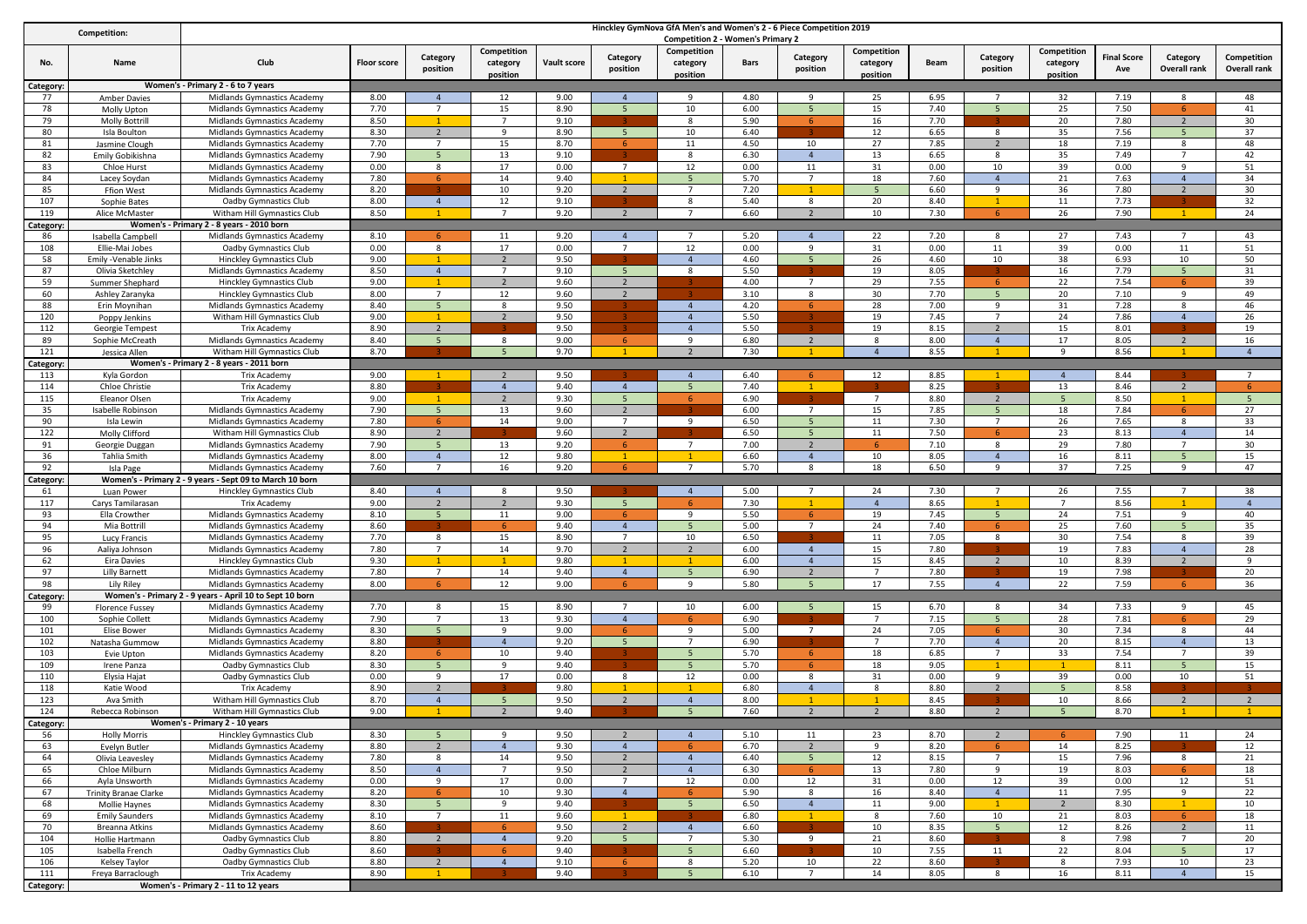| Isla Pearce       | <b>Hinckley Gymnastics Club</b> | 8.80 |  | 9.20 |  | 5.80            |  | 7.45 |  | 7.81        |  |
|-------------------|---------------------------------|------|--|------|--|-----------------|--|------|--|-------------|--|
| <b>Vy Beckitt</b> | Midlands Gymnastics Academy     | 8.60 |  | 9.60 |  | 6.50            |  | 8.90 |  | 8.40        |  |
| Maria Jaron       | Midlands Gymnastics Academy     | 8.50 |  | 9.40 |  | 6.00            |  | 8.25 |  | 8.04        |  |
| Evie Sullivan     | Midlands Gymnastics Academy     | 8.50 |  | 9.40 |  | 5.90<br>J.OU    |  | 8.20 |  | 7.98        |  |
| Florence Taylor   | Midlands Gymnastics Academy     | 0.00 |  | 0.00 |  | 0.00            |  | 0.00 |  | 0.00        |  |
| Anisha Gadri      | Midlands Gymnastics Academy     | 8.30 |  | 9.30 |  | $E_{0}$<br>J.UU |  | 8.55 |  | 770<br>1.19 |  |
| Emily Hayton      | Midlands Gymnastics Academy     | 8.60 |  | 9.50 |  | 5.70            |  | 7.70 |  | 7.88        |  |